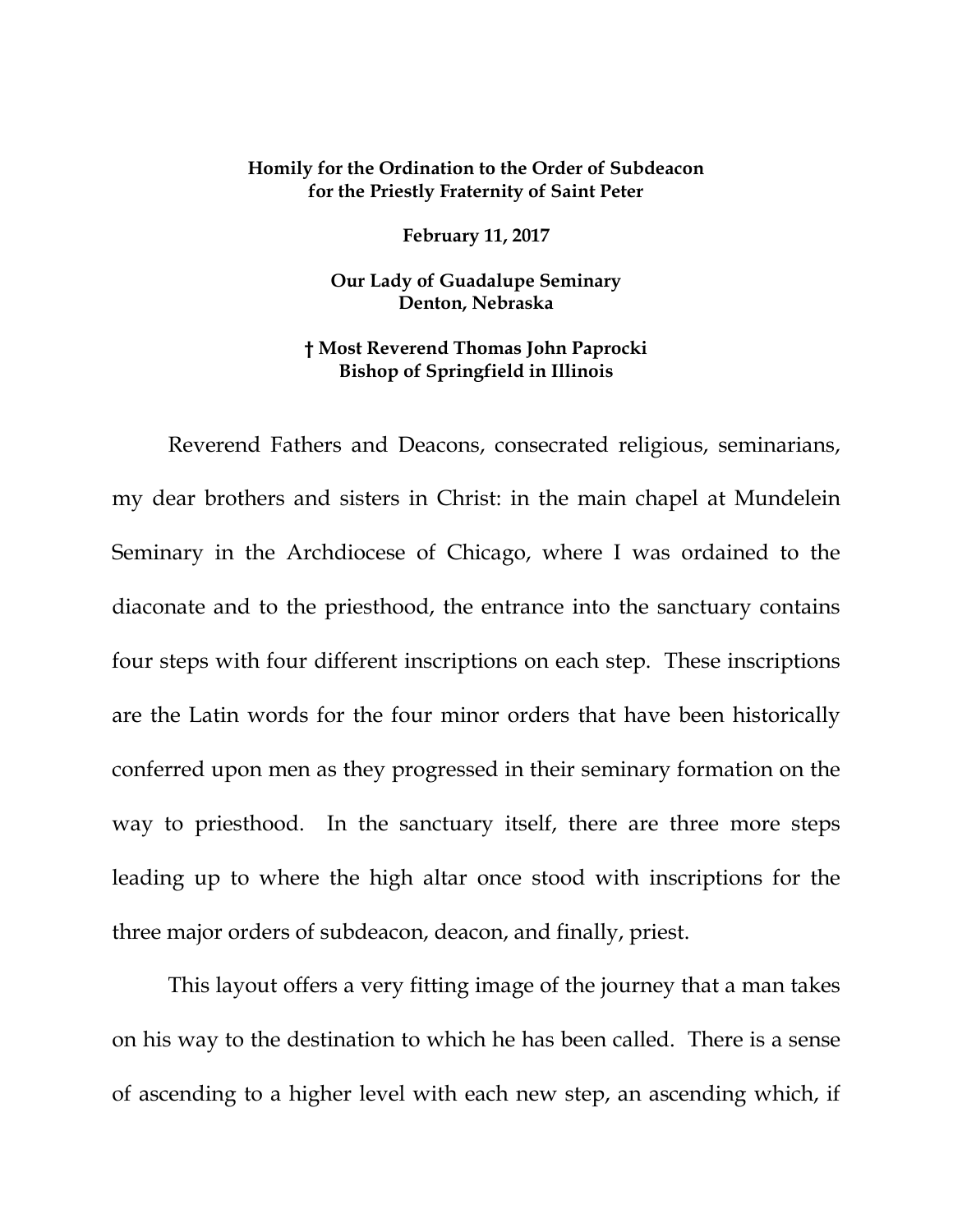followed through to its completion, will result in the man having the supreme privilege of celebrating the most sublime action, that of celebrating the Holy Sacrifice of the Mass. For it is in that sacred action that humanity is united to God through our participation in the saving sacrifice of His Son on the Cross.

We can also say that the man who makes this journey toward the altar also grows in dignity. In our egalitarian society, we tend to shy away from speaking of any person of group of persons as having a greater dignity that another. To do so, specifically in the case of those preparing for, or already in the Sacrament of Holy Orders, is seen by many as a form of clericalism by which one claims a place of higher importance and exhibits an attitude of entitlement and superiority.

As a result of this, speaking of those in holy orders as having a unique and special dignity is often avoided. In its place, many prefer to emphasize the dignity that all the baptized share as sons and daughters of God. This, of course, is a good thing, because it encourages all of the faithful to see that they have a privileged place in the Mystical Body of Christ, one that is to be held in very high esteem.

2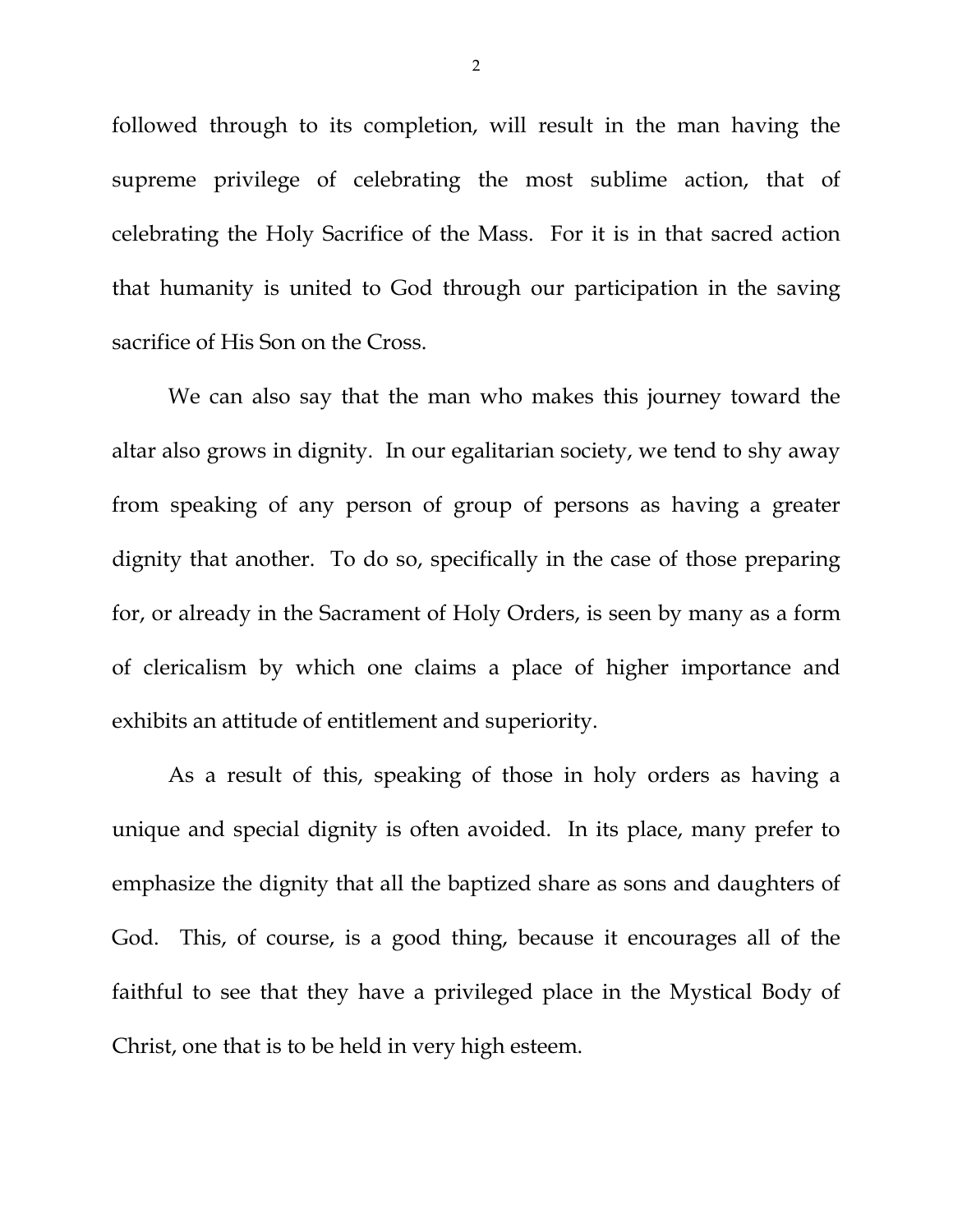At the same time, we should not be too quick to see the unique dignity of those in Holy Orders as something from the past and no longer relevant in our modern understanding of the Church. Rather, given this understanding, we have the opportunity to clarify what is meant by this dignity and see how it is indeed not opposed to the common dignity of the baptized, but rather, at its service.

First of all, it is important to recognize that, regardless of our particular vocation, our dignity derives not so much from ourselves, but from the one whom we have received, namely, Jesus Christ. The Fathers of the Second Vatican Council state it clearly in this way:

Therefore, the chosen People of God is one: "one Lord, one faith, one baptism" (cf. Eph. 4:5); sharing a common dignity as members from their regeneration in Christ, having the same filial grace and the same vocation to perfection; possessing in common one salvation, one hope and one undivided charity. There is, therefore, in Christ and in the Church no inequality on the basis of race or nationality, social condition or sex, because "there is neither Jew nor Greek: there is neither bond nor free: there is neither male nor female. For you are all 'one' in Christ Jesus" (Gal. 3:28; cf. Col. 3.11).[1](#page-6-0)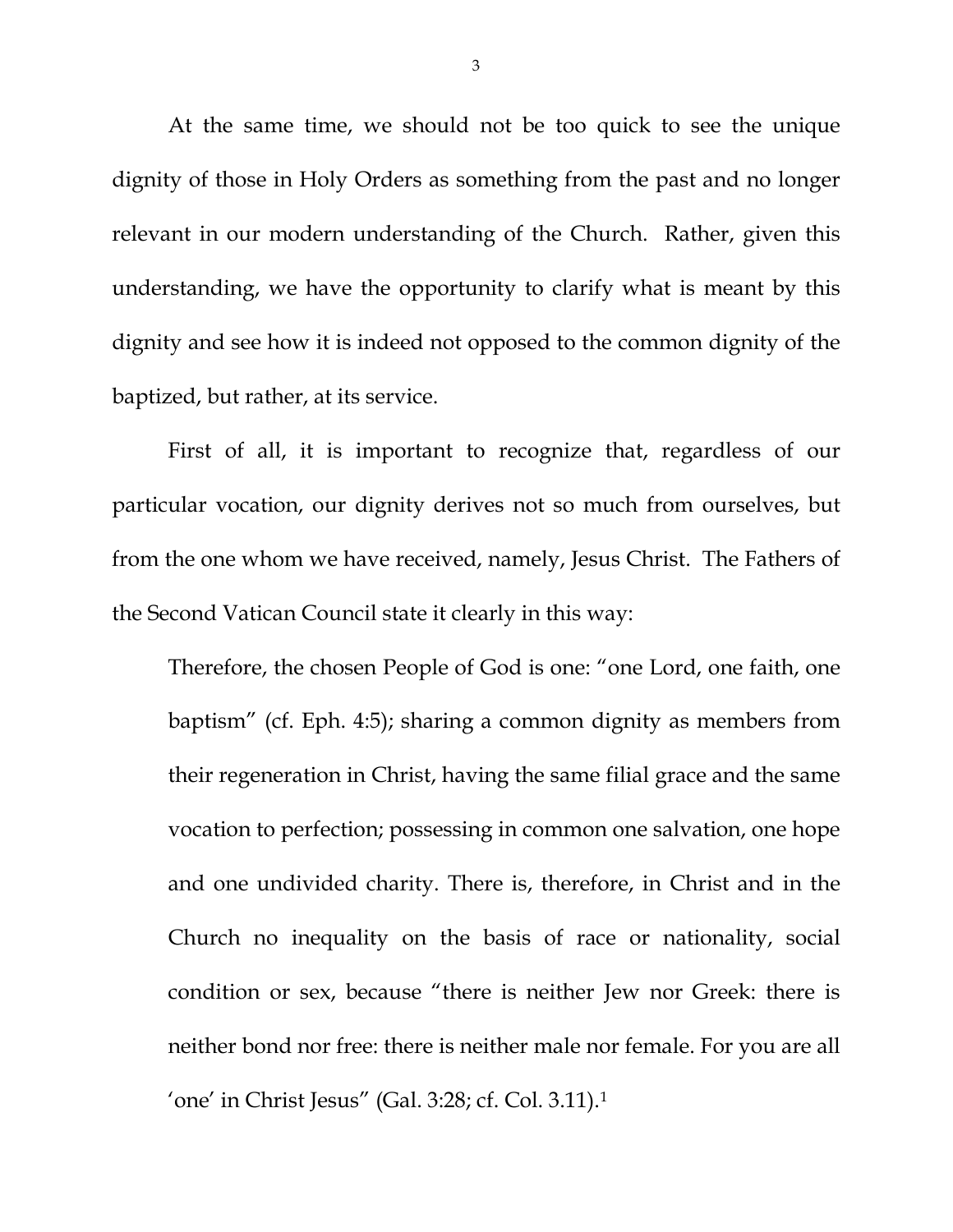The same is true when we consider the unique dignity that belongs to those called to Holy Orders. Their dignity derives not from who they are, but from Christ who has called them to participate in a special way in the continuation of His saving work among men. Through the Sacrament of Holy Orders, priests are "signed with a special character and are conformed to Christ the Priest in such a way that they can act in the person of Christ the Head."[2](#page-6-1) This conformity to Christ brings with it a special relationship by which men are more totally immersed in the life of Christ, so that they can make the words of St. Paul their own: "it is no longer I who live, but Christ who lives in me" (Galatians 2:20). Or, to use a term so often identified with the priesthood, those chosen by the Lord for this vocation are to be an *alter Christus*, another Christ.

Therefore, you who are called to ascend to this position of sacerdotal dignity must make it your constant desire to let your lives be more and more of an imitation of Him with whom you will be united in this great sacrament. This demands that even as you ascend in one sense, you must likewise descend by embracing the path that He took, that of humility, obedience, sacrifice, and service.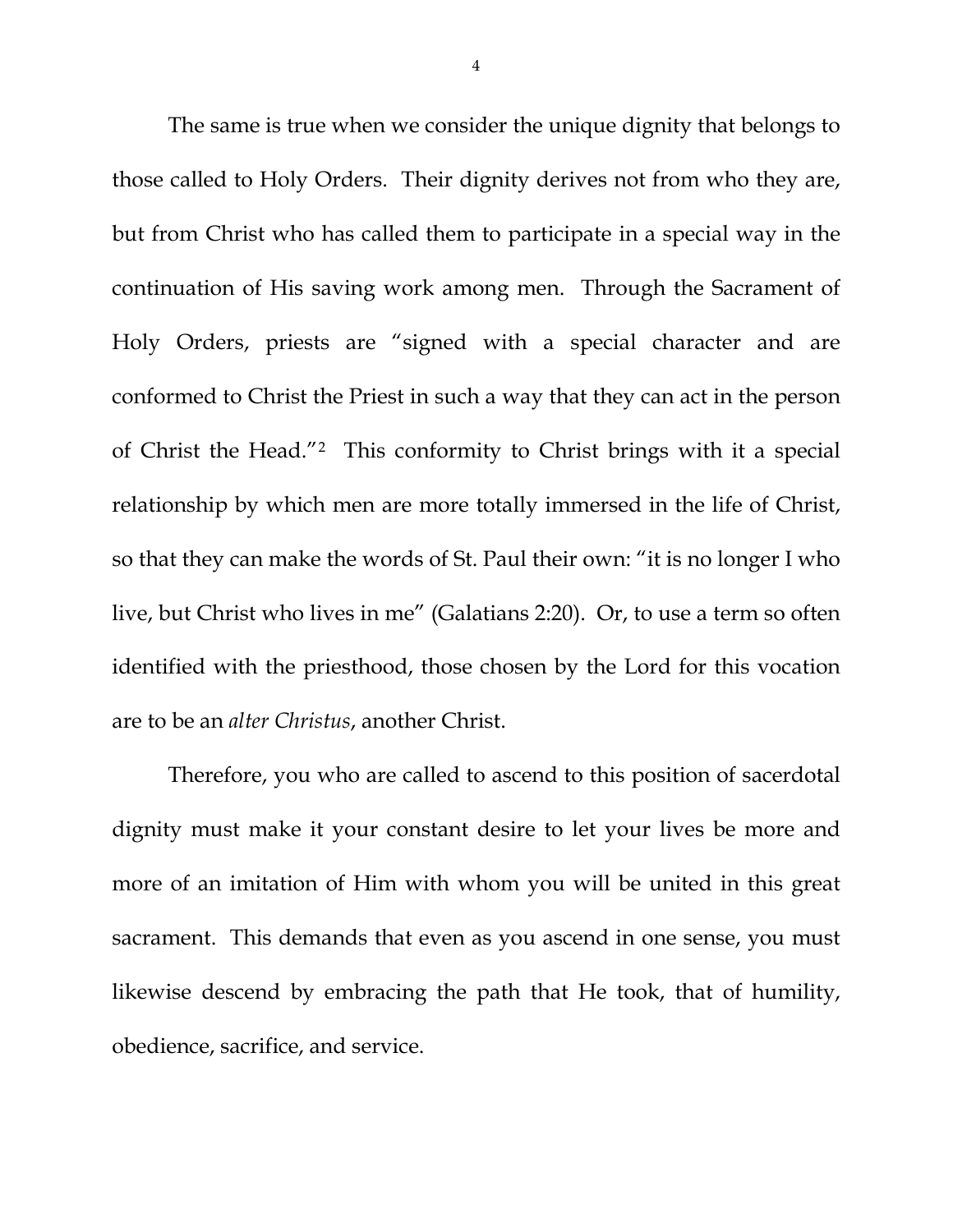Those of you who are about to be ordained as subdeacons will have a special duty to be of service to the deacon as you assist at solemn masses. Your humble undertaking of the various duties that go along with this order should extend to the rest of your life, so that there is a continuity that exists in your manner of living as one called and set apart for the duty of giving glory to God through humble service to others. Every effort must be made to develop daily that role of a servant after the likeness of Him who "did not come to be served but to serve and to give his life as a ransom for many" (Matthew 20:28).

When seen from this perspective, we better understand the true meaning of the dignity of the priesthood as a profound expression of humble self-sacrifice at the service of others. When your attention is totally fixed on Christ and the people He has called you to serve, you will not have the time or interest to be concerned with grasping for the honors and privileges that are sometimes sought by those who have been chosen by God to be His ministers. Rather, you will experience the profound joy, peace, and fulfillment that come from the sincere gift of yourself for others.[3](#page-6-2)

5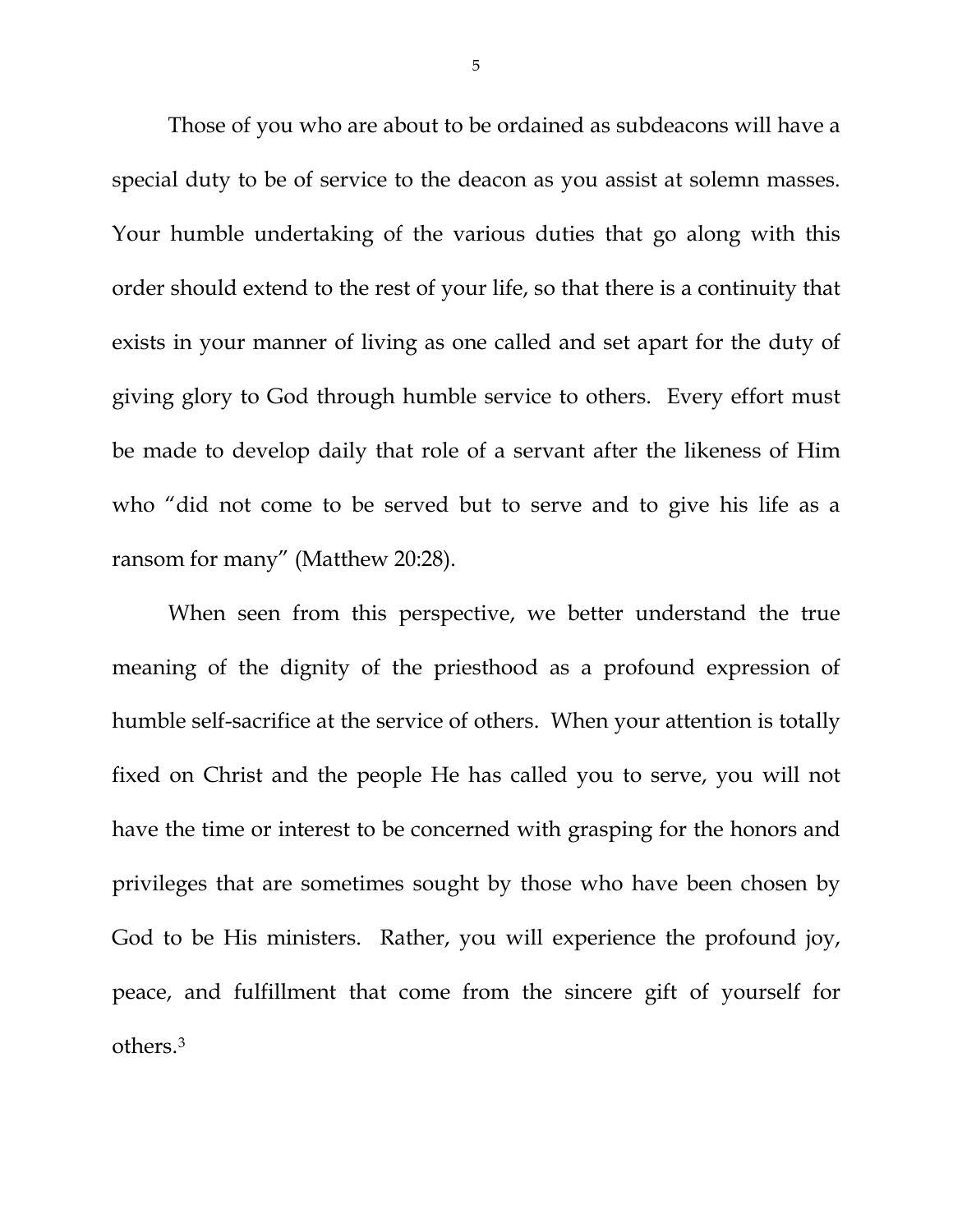It should go without saying, but it is worth reminding you of the words of Jesus, who said that "much will be required of the person entrusted with much, and still more will be demanded of the person entrusted with more" (Luke 12:48). The Lord is, of course, very generous in giving you every grace necessary to be good stewards so that the demands of this way of life do not become overwhelming. Once again, humility is required, knowing that your effectiveness is not based on your own competency and ability, but upon His grace, for as He reminds you: "without me, you can do nothing" (John 15:5).

It is through an intense experience of union with Christ through prayer that this virtue of humility will take root in your souls and grow. You must, therefore, make an even greater commitment to taking on the mind and heart of Christ by taking very seriously the development and growth of your spiritual life.

In a culture so obsessed with efficiency and getting things done, it can be easy to fall into the trap of justifying the substitution of your time of prayer for the various apostolic works and other activities that make such demands on our time. Do not fall victim to that temptation, for if you do, you would quickly become a mere functionary whose spiritual vehicle will

6